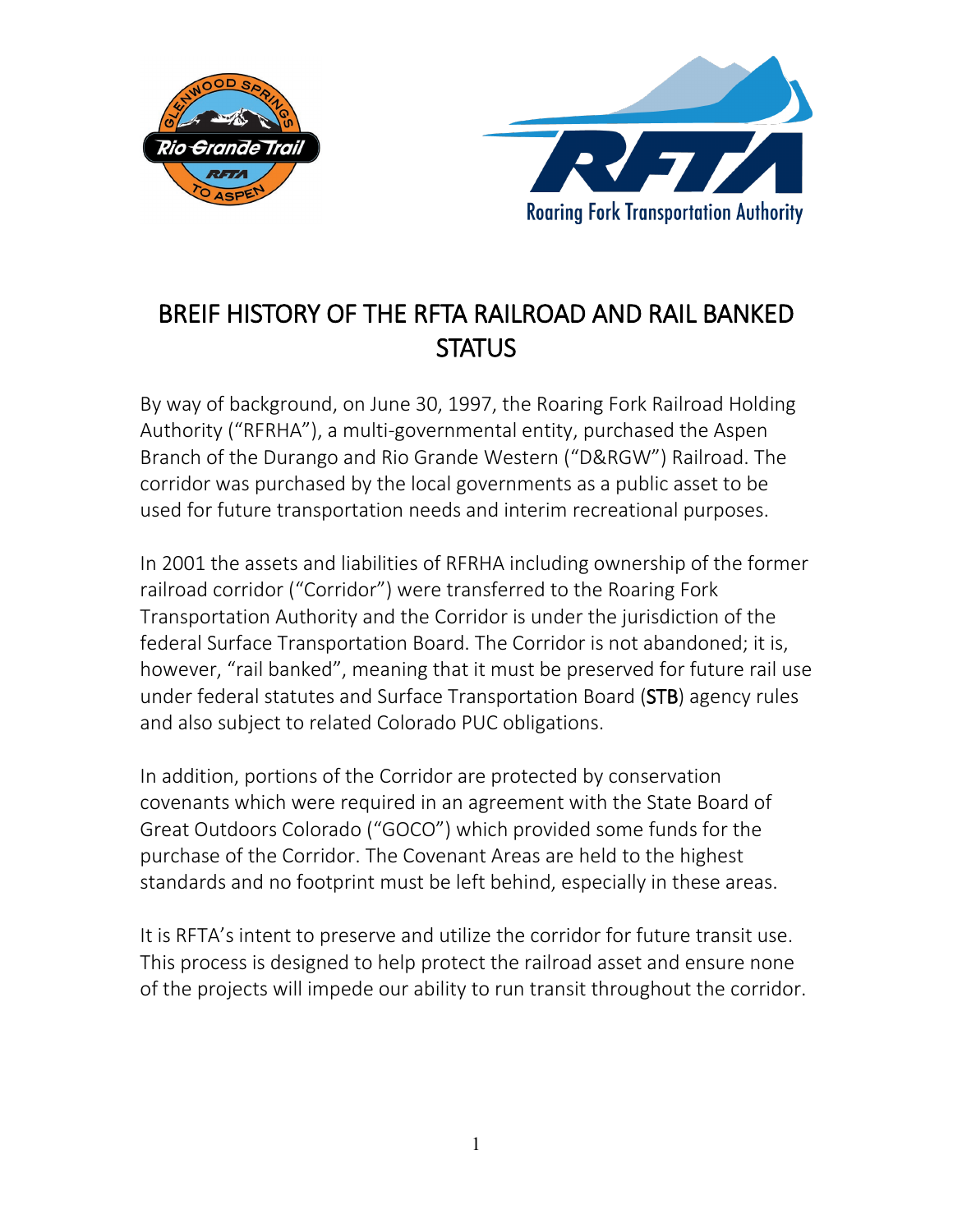



## RFTA LAND USE APPLICATION PROCESS SUMMARY

The goal is for a 60-day review process from start to finish.

- 1. RFTA receives request from applicant to complete work/project within Railroad Right-of-Way.
	- a. The RFTA corridor is operated as a railroad per federal statute, subject to railroad reactivation. 16 USC § 1241 [1983] and 16USC1247(d) [1976]
- 2. RFTA provides applicant with application forms for the project, a link to the ACP with page number for Design Guidelines, Revegetation information and requests dates and times to schedule pre-application call with RFTA, Farnsworth Group (RFTA's Railroad Corridor consultant) and Applicant.
- 3. Pre-Application call is intended to answer questions in regards to completing the forms and meeting the Design Guidelines for that project, as well as setting the timelines for the review process.
- 4. Applicant completes forms and submits application and design plans to RFTA and Farnsworth for review with letter authorizing reimbursement to RFTA for any engineering and legal fees associated with the project review process.
- 5. Farnsworth completes review and provides RFTA with comment letter and/or plan markups, RFTA reviews letter and adds any additional comments then sends to Applicant for changes needed or if application is approved. If approved, skip to item 9.
- 6. If changes are required, Applicant revises forms and/or plans to meet Design Guidelines, address the Farnsworth and RFTA comments and then resubmits documentation.
- 7. Resubmittal documents are sent to Farnsworth for a second compliance review.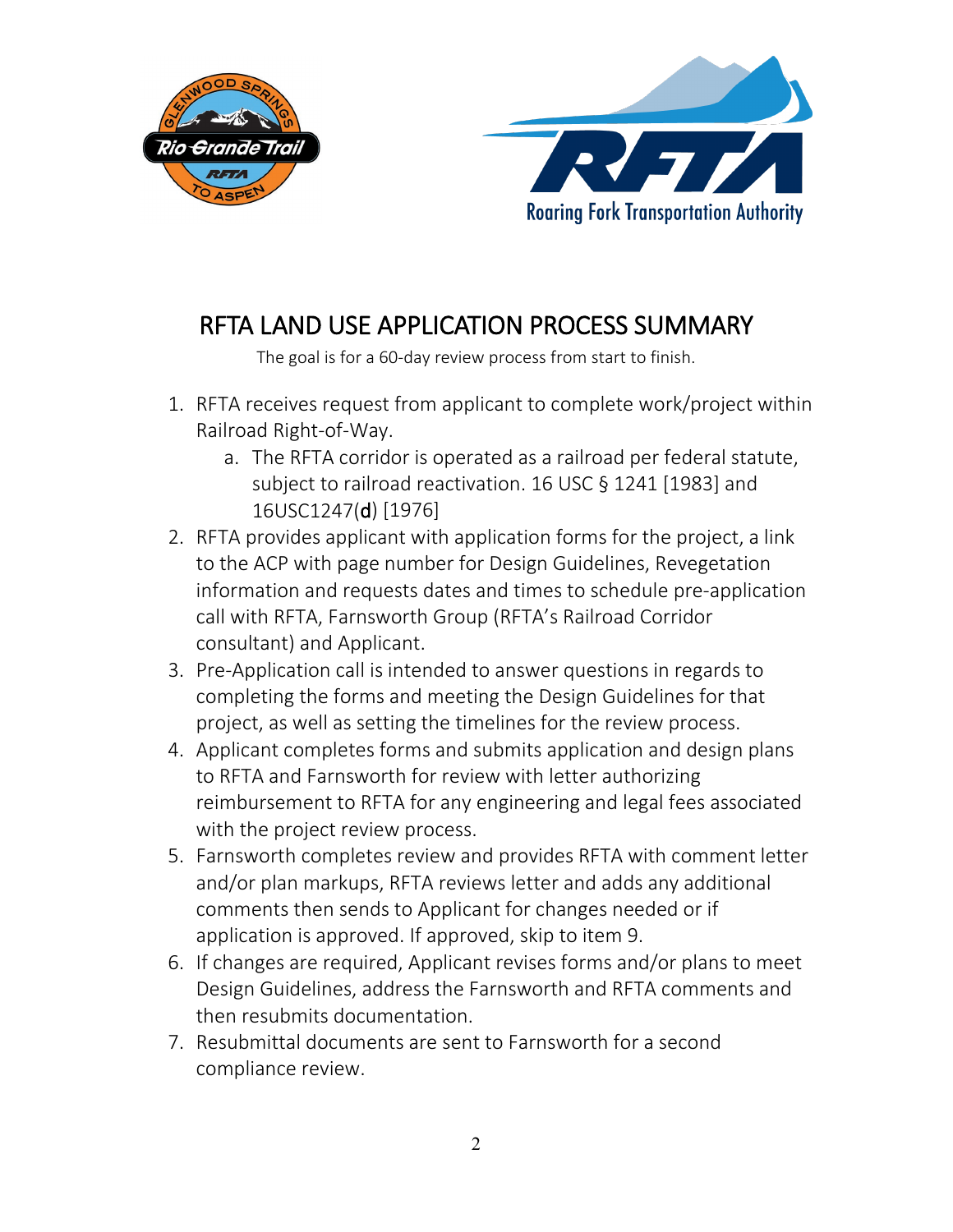



**Roaring Fork Transportation Authority** 

- 8. Farnsworth completes review and sends comments to RFTA. The goal is to have the second review be the final review and approve the project.
- 9. Once approved, RFTA sends letter to applicant with a draft license for the project and a caveat stating the annual fee structure will be corrected once the final as-built has been approved.
- 10.Applicant signs license and returns it to RFTA for signature.
	- a. Per usual railroad practice, RFTA will grant a license (contract) for accountability and risk management reasons. The contract is the responsibility of the landowner/ utility entity to update as to change of name, ownership or use. The contract does **not** "run with the land" in a real estate transaction.) Change of name or change of use is the responsibility of the licensee to notify RFTA for assignment of rights and obligations.
- 11.RFTA sends permit form to applicant for permission to begin project.
- 12.Applicant completes permit form and sends to RFTA for final signature. Applicant must submit the following for permit form to be complete:
	- i. Certificate of Insurance
	- ii. Traffic Control Plan
	- iii. Detailed Schedule for Project
	- iv. Detailed Schematic for Project
- 13.RFTA sends completed permit to Applicant with permission to begin project. Applicant and sub-contractors must have a copy of the permit on hand while working in RFTA's Right-of-Way.
- 14.If applicable, an underground utility "Dig Ticket" shall be obtained and copy provided to RFTA prior to any construction. Between the Grand Avenue crossing in Glenwood Springs and the Colorado Hwy 133 crossing in Carbondale a Union Pacific "Call Before You Dig" (CBUD's) ticket may also be required to protect a fiber optic line that has legacy commitment protection issues.
- 15.Once project has been completed, Applicant has 60 days to provide an as-built that is subject to review and approval by RFTA and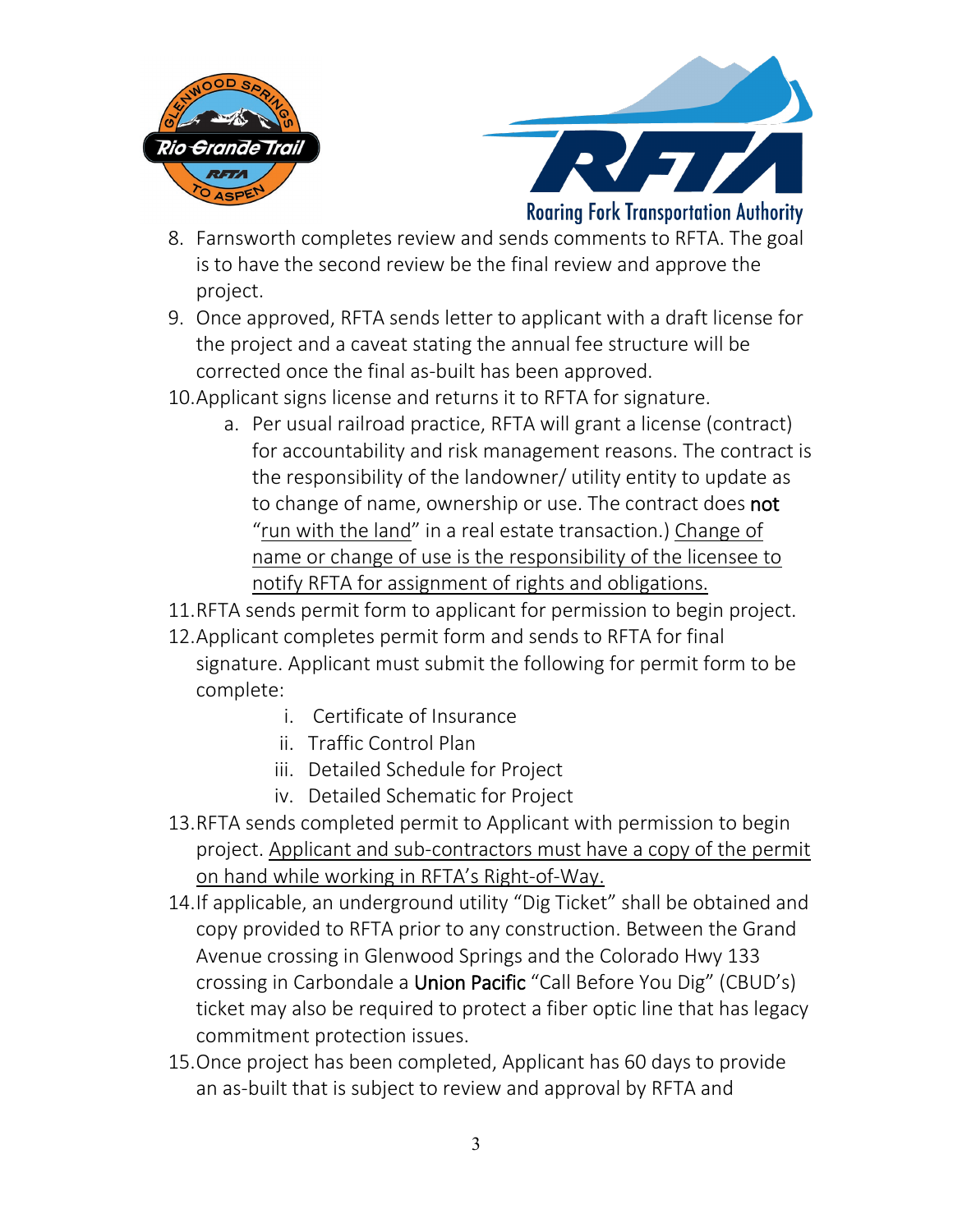



**Roaring Fork Transportation Authority** 

Farnsworth Group. The as-built will be reviewed by RFTA and Farnsworth Group for compliance with the Design Guidelines, Survey Requirements and the As-Built Checklist which RFTA will provide along with the Permit.

- 16.Farnsworth completes the compliance review and sends comments to RFTA. Secondary reviews should only be necessary for insufficient compliance
- 17.The approved As-built is added to License agreement as Exhibit. Final pricing structure is calculated based off of RFTA's fee structure and an invoice for current year fees is sent to Applicant.
- 18.License is fully executed and. Applicant is responsible for yearly license fee as determined by as-built.

## ADDITIONAL ITEMS FOR A PUBLIC CROSSING OR UTILITY APPLICATION

An additional 60 days may be needed for a P.U.C application.

RFTA has the authority to review and approve a private crossing, the Colorado Public Utilities Commission (P.U.C.) is the only entity authorized to approve a public crossing. If the request is for a public access, then there will be additional steps involved in the application process. (By memorandum of agreement with STB/FRA the state regulates the public road crossing process (and soon the private crossing process by FRA Notice of Public Rulemaking- October 2019 HRGX&P Manual.) The utilities crossings of railroad corridors are are similarly regulated by the state which has adopted National Electrical Safety Code, PHMSA and AREMA guidelines – See 4-CCR-723-7. With utilities, the Colorado PUC only steps in when there is an unusual exception to the rules (variance) requested by the utility or pipeline company… See 4CCR723-2 thru 4CCR 723-5 and 4CCR723-11